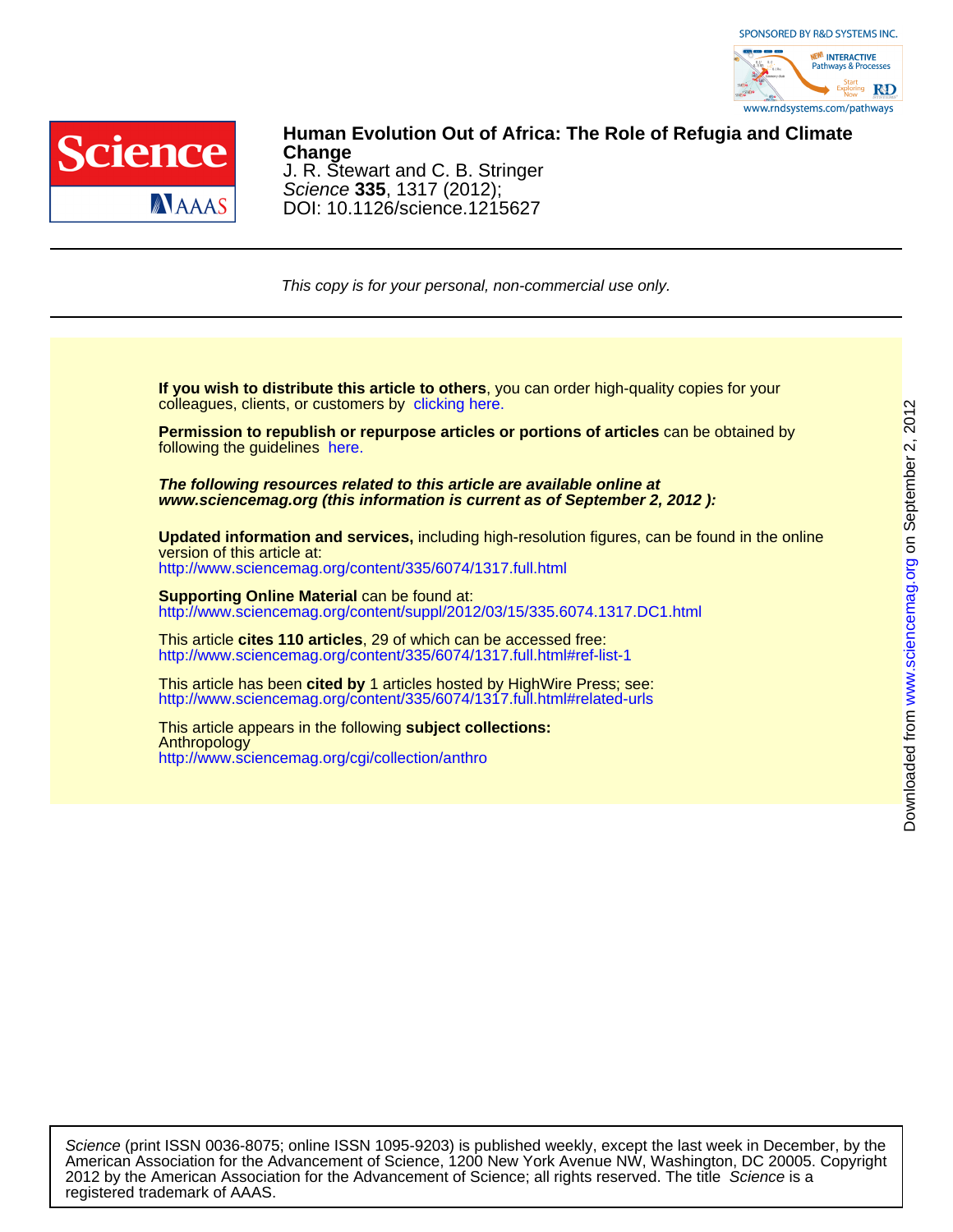# Human Evolution Out of Africa: The Role of Refugia and Climate Change

J. R. Stewart $<sup>1</sup>$  and C. B. Stringer $<sup>2</sup>$ </sup></sup>

Although an African origin of the modern human species is generally accepted, the evolutionary processes involved in the speciation, geographical spread, and eventual extinction of archaic humans outside of Africa are much debated. An additional complexity has been the recent evidence of limited interbreeding between modern humans and the Neandertals and Denisovans. Modern human migrations and interactions began during the buildup to the Last Glacial Maximum, starting about 100,000 years ago. By examining the history of other organisms through glacial cycles, valuable models for evolutionary biogeography can be formulated. According to one such model, the adoption of a new refugium by a subgroup of a species may lead to important evolutionary changes.

**M**odern humans are thought to have<br>years ago. By about 20,000 years ago,<br>they had expanded to all continents except the evolved in Africa more than 200,000 they had expanded to all continents except the Americas and Antarctica and had essentially replaced all archaic human species. The most familiar of these, the Neandertals, was spread across western Eurasia, but recent evidence indicates that other human forms were also present, such as the Denisovans in Siberia and Homo floresiensis on the Indonesian island of Flores. DNA evidence now implies that modern humans interbred with at least some of these native species. Migration and replacement occurred as climates fluctuated toward the peak of the last Ice Age. The human patterns emerging from these new data have led to debate regarding the roles of climate oscillations and the resultant refugia in the formation of these patterns.

We suggest that recent studies of changes in the biogeography of other organisms, and of their constituent populations through the Pleistocene  $(1-3)$ , can provide a potential model for human evolution outside Africa. Phylogeographic (genetic biogeographical) studies of various extant organisms, paleontological studies, and ancient DNA (aDNA) techniques are beginning to reveal the important role of population contraction into refugial areas in driving the evolution of distinct lineages of species, and are leading to the implication of refugia as areas of endemism for new populations and species (2, 4–6). Additionally, aDNA analyses are showing that extinction below the species level was far more prevalent than formerly realized (7). Here, we integrate these studies with recent evidence of human migration and interactions to assess some of the factors influencing the unique emergence of one globally distributed species of human by the end of the Late Pleistocene.

### What Was the Role of Quaternary Refugia in the Evolution of Organisms in General?

The idea that species' geographical ranges changed during glacial cycles dates back as far as Darwin (8). However, it was in the 1950s that the term refugia was first used by palynologists to describe the contracted ranges of plants during the last glacial in Canada (9). Since that time it has been applied in many different environmental contexts, including tropical forests in Amazonia (10). The definition we use here is in essence that of Hewitt (4), in which a refugium is an area where a particular species survived for an entire glacialinterglacial cycle. This will generally be the smallest space occupied by the fewest numbers of individuals over time  $(2, 4)$ . A species' adaptations and tolerances will influence the time and place at which the refugium occurred during a glacial cycle (6). Note, however, that a recent paper advocated that the term be dropped in favor of the alternative concept of bottlenecks (11). where we consider the septect of the consider and we consider the septect of the septect of the septect of the septect of the septect of the septect of the septect of the septect of the septect of the septect of the septe

In Eurasia, the concept of the refugium was originally applied to temperate-adapted taxa whose populations contracted during glacial periods. In Europe, such taxa were thought to have refugia in the southern peninsulas (Iberia, Italy, and the Balkans) as well as in the east  $(2, 4, 12)$ . This conclusion was based on phylogeographical studies of animals and plants [the common meadow grasshopper (Chorthippus parallelus), hedgehogs (Erinaceus sp.), brown bear (Ursus arctos), and oak trees (*Quercus* sp.)], showing that genetically distinct populations of these species were distributed across Europe, but with greater continuity between populations in different southern regions and areas to the north. The inference that refugia lay to the south came from the influence of palynological studies [e.g., (13, 14)], where trees had been reconstructed as expanding out of southern

Europe as climate warmed during the Holocene. The phylogeographic patterns were in turn used to infer that populations expanded from these putative southern refugia (4). In addition to southern refugia, there seem to have been cryptic northern refugia at higher latitudes, where temperate taxa persisted through the last glacial (5, 15, 16). In contrast, the ranges of colder-adapted taxa, and especially arctic-adapted ones, decreased during interglacials such as the Holocene. For example, the ranges and abundances of species such as the collared lemming (Dicrostonyx torquatus) and reindeer (Rangifer tarandus), whose distributions are limited to the north today, and in some cases also to southern mountain ranges [such as the mountain avens (*Dryas octopetala*) in the Alps], expanded during the last glacial (6). Similarly, continental-adapted taxa [e.g., ground squirrels (Citelus sp.) and saiga (Saiga tatarica)] had expanded ranges during glacial times, whereas they are in refugia today in central Eurasia (6). Many oceanic taxa are widespread today but were in refugia during glacial times. A further scenario is that offered by the analysis of aDNA of brown bear in Europe (17), which has suggested that in some instances, species had a single larger southern refugium encompassing all the peninsular refugias, but with limited gene flow between peninsulas.

Evidence shows that local extinctions can occur when a species' range is contracting  $(18)$ , although it remains unknown whether this is a general phenomenon. If this does occur, then long-term refugia will generally lie where terminal populations eventually become extinct (19). The expansion and contraction of a species' range can also influence its evolution. Populations in refugia will tend to differentiate from other refugial populations through drift and natural selection in response to the specific conditions encountered; ecological variation between separate refugia could help to reinforce differences between the isolated populations  $(2, 4, 20)$ . The alternative view is that differentiated populations may mix and merge again when ranges expand during more favorable conditions (21, 22).

Phylogeographic studies [e.g., (2)] have shown that when isolated populations of temperate taxa reemerged from southern refugia in Europe during interglacials, hybrid zones were formed, but a single population did not generally reform completely. The results suggest that these refugia may have been areas of endemism for temperate taxa (2, 5). An example of this process is the evolution of two hedgehog species in Europe, the western hedgehog (Erinaceus europaeus) and the eastern hedgehog (Erinaceus concolor), which appear to have expanded out of Spain and Italy and out of the Balkans, respectively (23). Evolution may also take place in cryptic refugia: For example, the polar bear (Ursus maritimus) is known from mitochondrial DNA (mtDNA) studies to be an arctic-adapted brown bear (24). It likely evolved when brown bears were isolated in a cryptic

<sup>&</sup>lt;sup>1</sup>School of Applied Sciences, Bournemouth University, Talbot Campus, Poole, Dorset BH12 5BB, UK. <sup>2</sup>Department of Palaeontology, Natural History Museum, London SW7 5BD, UK. E-mail: jstewart@bournemouth.ac.uk (J.R.S.); c.stringer@ nhm.ac.uk (C.B.S.)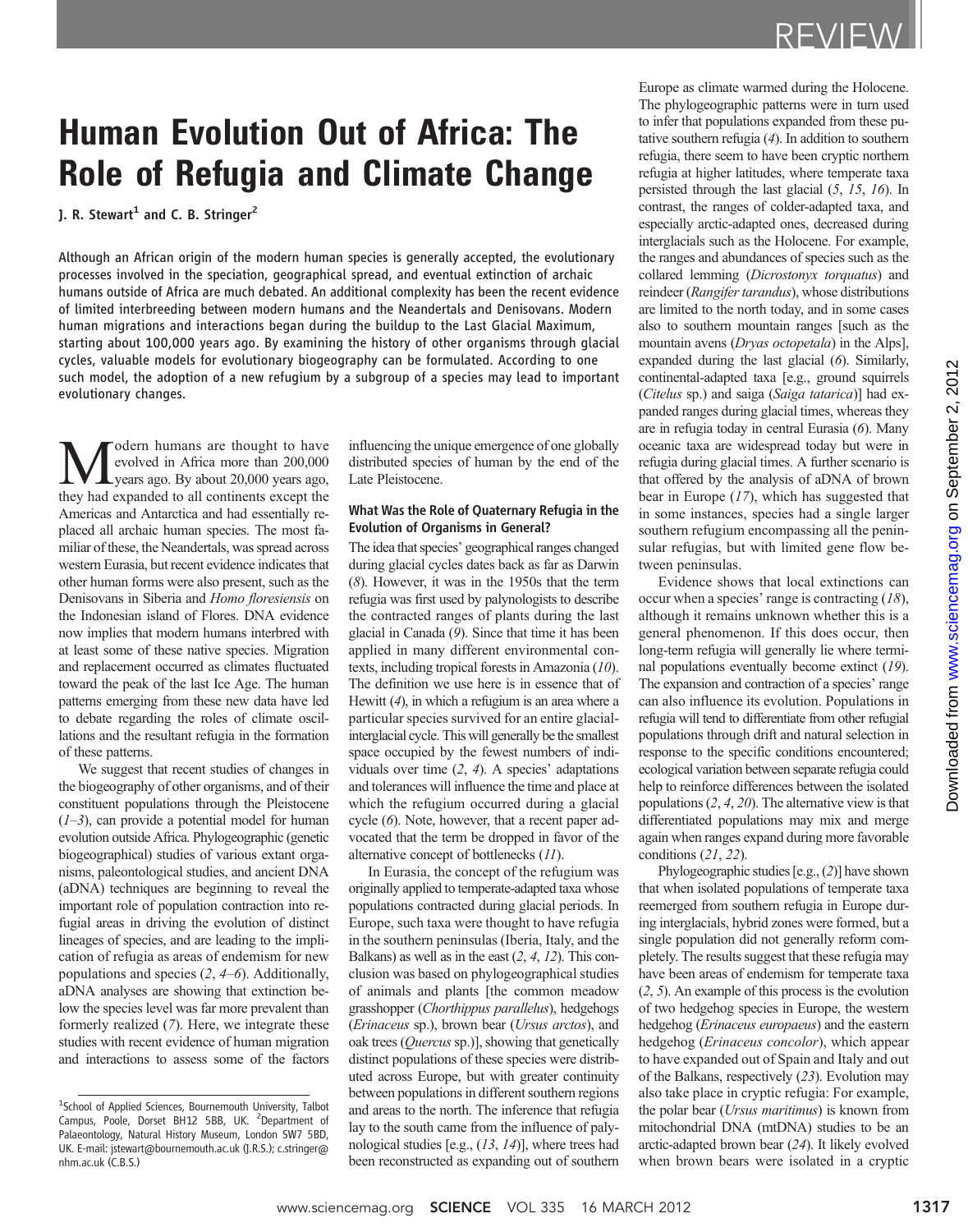# REVIEW



**Phase 2:** The species spreads a great distance into Eurasia and starts to evolve (or is broadly adapted enough) to stay there into the next glacial.

**Phase 3:** The species adopts a new southern or cryptic northern refugium in Eurasia to survive through the cold outside of Africa, and starts to differentiate from the African population. This is reinforced by natural selection due to the new environments it encounters. This process may have operated with the range expansions of both *Homo erectus* and *Homo heidelbergensis*, if these originated in Africa. **<sup>1</sup>**

sites. The maps also include a projected maximum distribution of humans (Neandertals, AMH, and Denisovans) based on archaeology. Our confidence in the limits of these distributions varies, as indicated by the solid (more confident) and dashed (less confident) lines. (B) Diagram showing the three-phase process whereby human populations expanded their range out of Africa, adopted refugia in Eurasia, and eventually differentiated into distinct populations and species. These refugial areas may also have been operating during the shorter stadials. Alternatively, the human populations outside of Africa may have occupied a broad, continuous range across Eurasia during glacials, invoking a parapatric or even a sympatric evolutionary mode.

Fig. 1. Patterns and process of human distribution in Eurasia between 130,000 and 15,000 years ago in relation to climate change. (A) Longterm climate change curves for the Late Pleistocene, 130,000 years ago (130 ka) to the present. Included are SPECMAP chronology, GISP data, the Hulu Cave stalagmite curve, and the overview pollen record from Tenaghi Philippon (92*–*95). Also shown are maps of Eurasia with the distributions of selected (well-dated) sites with reliably identified human remains (Neandertals, AMH, and Denisovans) in different broad climatic episodes [marine oxygen isotope stages (MIS) 5, 4, 3, and 2, although the younger limit of MIS 2 is taken here to be the start of the first Late Glacial interstadial at  $\sim$ 15,000 years ago]. Table S1 is a key to the numbered

2  $\longleftrightarrow$ <sup>3</sup>

**3**

**3**

**3**

**3**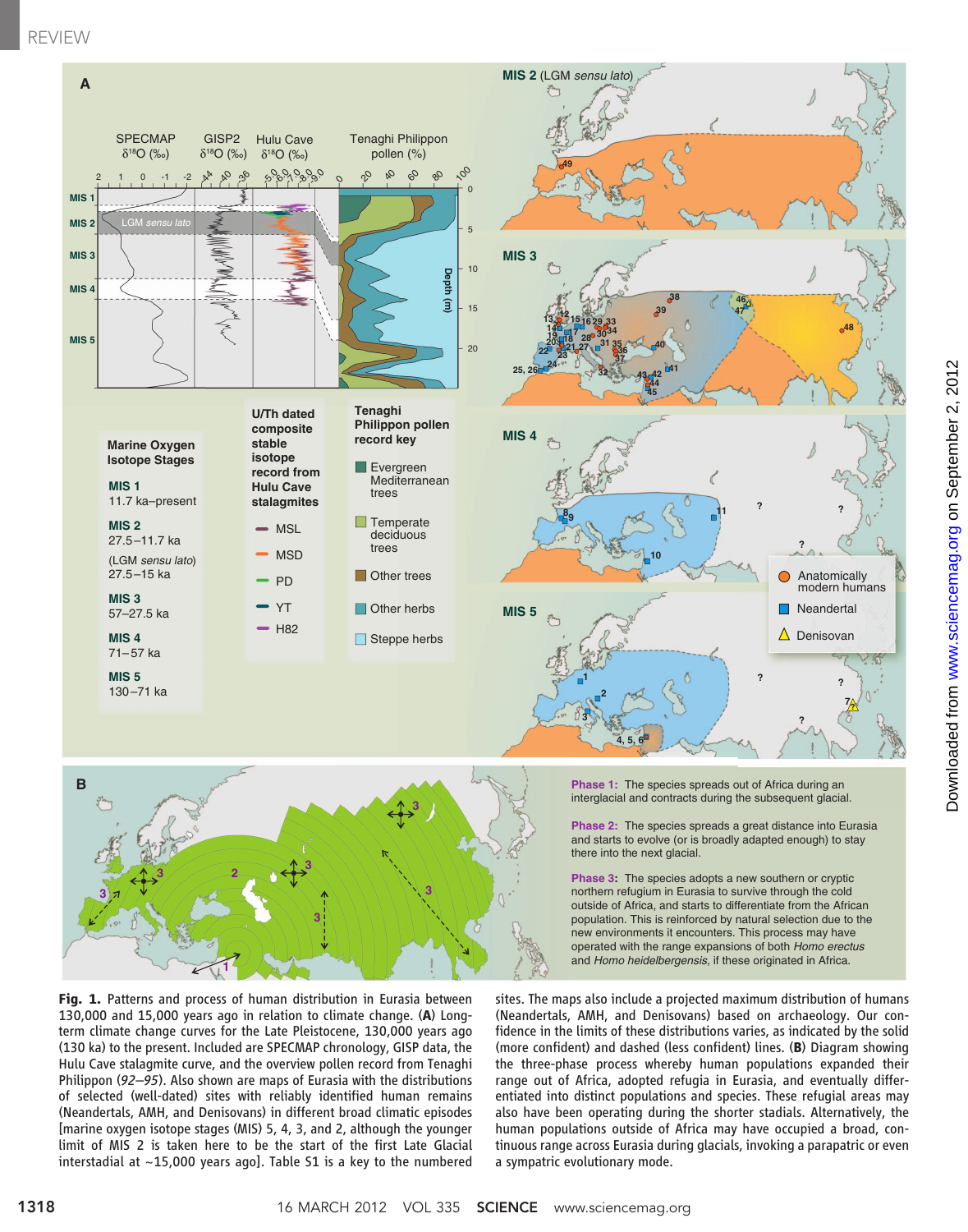coastal northern refugium, whereupon selection favored adaptations to arctic maritime conditions (6). aDNA analyses of Quaternary fossils have supported this idea and indicated that the origin may have occurred in an area such as Ireland (25).

Ancient biomolecules have also shown that past mammals often had greater genetic variability in the Late Pleistocene than do their extant counterparts (7), suggesting that many mammals [e.g., brown bear, bison (Bison bison), musk ox (Ovibos moschatus)] underwent population bottlenecks (26–28). Such high variability is consistent with the presence of some extinct clades in the fossil record that have been interpreted morphologically as different species or subspecies, such as the cave lion (29).

Although disagreements exist about details, it is generally thought that the uniqueness of species (or populations of those species) and their specific adaptations guide the location, size, and timing of refugia for a given organism (6, 11). This perspective can be applied to different populations of the genus Homo through time to gain an insight into how climate change, or other natural events, affected their range and abundance. In turn, a number of predictions or hypotheses can be derived about the evolution of those human populations.

#### What Was the Biogeographical Pattern of Later Pleistocene Humans Outside of Africa?

Our view of the human inhabitants of Eurasia during the past 130,000 years (Fig. 1) has changed recently. There is consensus that Neandertals (Homo neanderthalensis) occupied the west of the continent for more than 200,000 years, although our knowledge of Neandertals in eastern Eurasia is much more limited at present. By at least 40,000 years ago they had been joined by anatomically modern humans (AMH; Homo sapiens) (30–32). Neandertals apparently became extinct shortly afterward (33, 34). This extinction was apparently diachronous across Europe, starting in the north and culminating in their final demise to the south  $(35)$ . The last populations were evidently in southern refugia such as Iberia (36), the Balkans (37), and possibly the Levant (38). The contraction may have paused in areas such as Belgium until around 36,000 years ago (39) because southern Belgium was a cryptic northern refugium for a number of species at this time (Fig. 1)  $(15)$ . The contraction of the range of Neandertals was roughly coeval with the arrival of AMH, although it is possible that the Neandertals had already disappeared from northern areas by the time AMH arrived there (30). However, many have directly linked the arrival of AMH with the disappearance of Neandertals and have cited competition between the two human species as a likely cause [e.g.,  $(33, 40)$ ]. Others have attributed their extinction to a combination of climatic factors and competition with AMH (41). A dominant role for climate in Neandertal extinction also has its supporters (42, 43). Earth's

climate became cooler after ~100,000 years ago, and ice sheets expanded to the Last Glacial Maximum (LGM) ~20,000 years ago. However, the overall cooling involved several abrupt episodes, and recent focus has been on the extreme cold of Heinrich event H4 (~39,000 years ago) or H5 (~48,000 years ago) as primary drivers of Neandertal extinction (30, 38, 40, 44).

Although Neandertals appear from existing data to have finally died out in southern Europe, we now know from aDNA results that their geographical range extended to Siberia at times (Fig. 1) (45, 46). It is not known whether the nearest refugium for these eastern populations was immediately south of Siberia or was farther west, although it seems unlikely that Siberia itself was a refugium, given that the Neandertals retreated south as climate cooled toward the LGM in Europe (35). Neandertal fossils in Iraq and the Levant (Fig. 1) suggest that refugia existed in such areas, in addition to western refugia such as Iberia. However, the present evidence does not clearly indicate that these populations represented different Neandertal clades, which may imply that if eastern refugia existed, they had not been operating as such for long  $[(45)$ , but compare (47)].

The most unexpected result from the eastern localities was that the aDNA data—both mitochondrial and nuclear—suggested that another distinct human population, the Denisovans, lived in Siberia at the same time as Neandertals, near the time that the latter were becoming extinct. On the basis of their mtDNA, the Denisovans were originally described as different from both AMH and Neandertals (48), but they are now considered to be a sister group of Neandertals by virtue of a younger coalescence date for their nuclear DNA (49). Moreover, the three Denisovan mtDNA sequences so far obtained (from a single site) are already more diverse than all those known from the Neandertals (46). This genetic diversity in Pleistocene humans, together with the additional variation 100,000 years ago suggested by the mtDNA of the Neandertal fossil from Scladina, in Belgium (50), mirrors the genetic diversity seen in other mammals during the Pleistocene (7). Although morphological information on the Denisovans is sparse relative to the genomic data, fossils from China (e.g., Dali, Maba) and India (Narmada) might represent this Asian lineage. These have variously been regarded as related to Homo erectus, Homo heidelbergensis, Neandertals, or archaic H. sapiens (51).

Before the emergence of the Neandertals, Eurasia was occupied by H. erectus, a species that evolved perhaps 2 million years ago and is seen in Dmanisi, Republic of Georgia, by at least 1.8 million years ago (52). Several other Homo species followed, notably H. heidelbergensis, which is arguably found throughout Eurasia from about 600,000 to 400,000 years ago  $(51)$ . The timing of the last H. erectus occurrence in continental Eurasia is uncertain, and it may well be that the species disappeared during the

Middle Pleistocene for reasons that are currently unknown. It had been thought to have survived until the Late Pleistocene at Ngandong in Java (Indonesia); however, the date of these fossils is not well established (53). The enigmatic H. floresiensis (54, 55), which is dated from about 95,000 to 17,000 years ago, is of uncertain affinity and is an isolated insular find. Thus, we exclude these two species from the discussion of continental refugia; unless aDNA can be retrieved from H. erectus and H. floresiensis, the precise relation between each of these species and the Neandertal, Denisovan, and AMH groups may remain uncertain. It is likely that, as with Neandertals, the extinction of other archaic humans took place in their respective refugial areas, as this is the direction toward which the last populations will have contracted in geographical range and numbers of individuals.

The earliest known AMH outside of Africa are from the Levant, dated between 90,000 and 120,000 years ago (Fig. 1A) (56). It seems likely that this was a population expansion that contracted again toward Africa or Arabia during a subsequent cold or arid event. The next expansion of AMH outside of Africa was ~60,000 years ago, when they appear to have spread into western Asia (Fig. 1A) (57). This population expansion led to their dispersal into Australasia by at least 45,000 years ago (58).

The arrival of AMH in Europe by at least 40,000 years ago (31, 32, 59) represented an expansion of their geographical range from the east, although the geographical origin of these dispersals is not precisely clear  $(57)$ . After  $\sim$ 26,000 years ago, AMH, now the sole occupant of Europe, also retreated south and became locally extinct in northwestern Europe (Fig. 1A). This occurred as ice sheets advanced and ice-free northern environments became impoverished in terms of carrying capacity. The contraction of the AMH geographic range appears to have been a two-stage process in northwestern Europe, as there is evidence that areas such as Belgium were vacated by AMH making Aurignacian industries, only to be repopulated some time later by a population making the Gravettian stone tool industry, as interstadial conditions temporarily returned just before the LGM (60). The Gravettian industry eventually disappeared in turn, about 23,000 years ago, after which northwestern Europe lacks evidence of human occupation for about 8000 years until the area was recolonized from one or more southern and/or eastern refugia in the Late Glacial  $~15,000$  years ago (60). Indeed, it was as a consequence of a similar Late Glacial spread north that AMH crossed the Bering Straits and dispersed into North and South America (61).

#### How Did the Evolution of Archaic Out-of-Africa Humans Take Place?

When a lineage adopts a new refugial area and survives for a number of Milankovitch cycles, expanding from and contracting into that new on September 2, 2012

 $\mathbf{\Omega}$ 201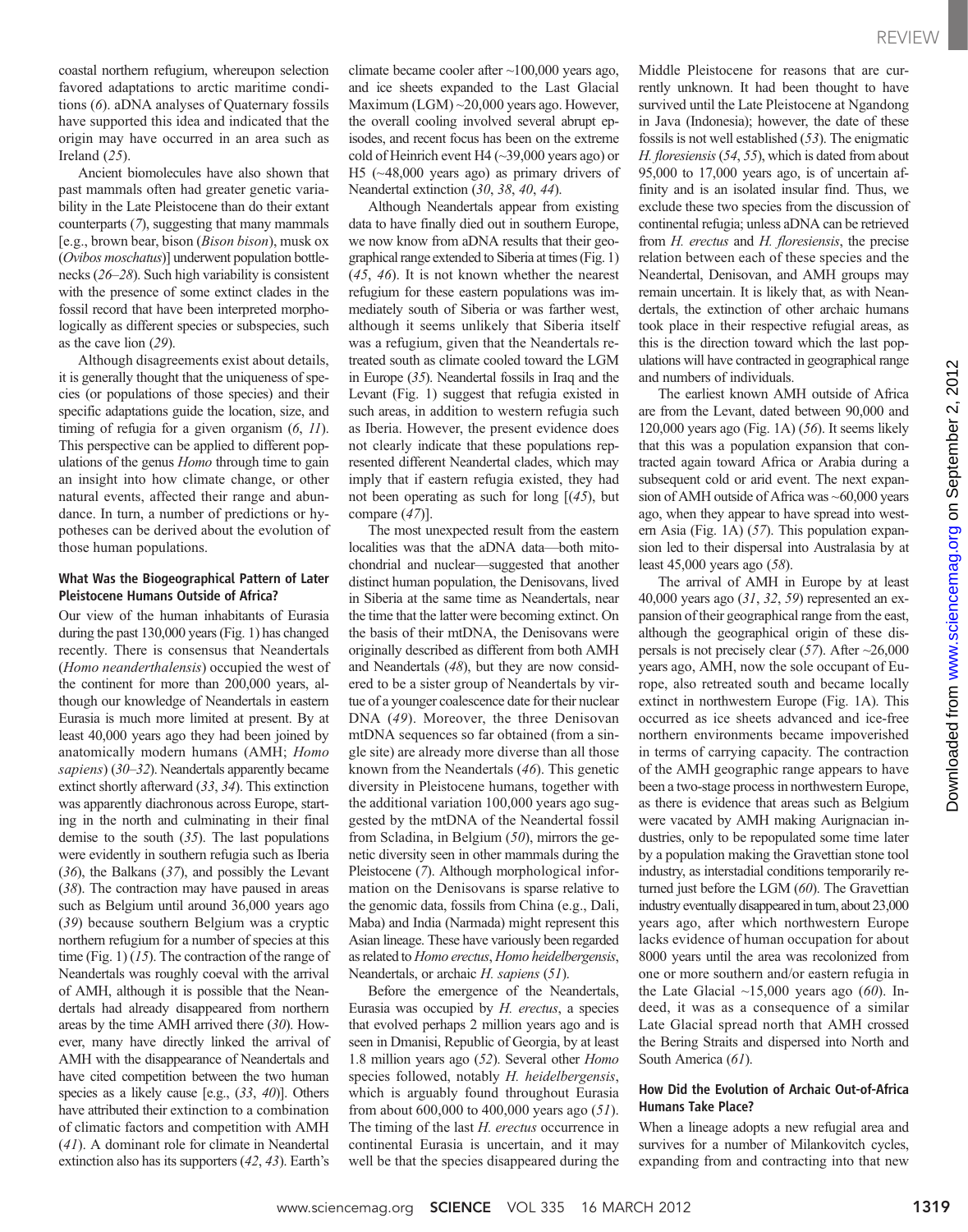## REVIEW

refugium instead of its original refugium, it is destined to evolve into a distinct population. Given enough time in isolation, it will become a new species (Fig. 1B) (4–6). Because a new refugium is unlikely to have the same flora, fauna, and ecology as the lineage's original refugium, it exerts selective pressure to adapt and diverge (2, 4, 20). The potential role of ecological adaptation could theoretically even lead to the evolution of two sympatric human species in the same refugium, particularly if heterochrony is involved (62). Therefore, when the initial expansion of archaic Homo out of Africa during an interglacial (52, 63) eventually suffered range contraction in the face of climatic deterioration, it was either going to go extinct locally or, because it was sufficiently broadly adapted, survive in an out-of-Africa refugium (Fig. 1B).

It may well be that a broadly adapted taxon such as Homo (64) was particularly well disposed to dispersals and eventual differentiation. This appears to have happened to the likely ancestors of Neandertals. H. heidelbergensis expanded across Eurasia around 600,000 years ago and persisted there through entire ice age cycles, where it would have become adapted to more northern environmental conditions (Fig. 1B) (65). It apparently retreated into a refugium during cold stages, given the lack of archaeological evidence from such periods in Britain (66). This would have led to a phylogenetic split from the African conspecifics, whose refugial leading edge lay in Africa, or maximally in the Levant region. The eventual result was the distinct human species known as the Neandertals (H. neanderthalensis). Thus, the adoption of a new refugium by an expanded part of a population is the mechanism that often leads to phylogenetic speciation within continents.

Neandertals have been described as a coldadapted, even hyperarctic-adapted, human species (66, 67). Several of their traits, such as relatively short limbs, high body mass, and enlarged sinus cavities, have been interpreted as related to temperature regulation (68, 69). A recent alternative view is that the limb differences are more likely to be related to locomotory adaptations, whereas Neandertal mid-facial shape reflects genetic drift (43, 70). Although these alternative explanations may be valid, there are grounds to infer that Neandertals were cold-adapted to an extent, and certainly more so than were their African ancestors (71). Furthermore, they were probably better physically adapted to cold conditions than the succeeding AMH populations, who instead possessed additional behavioral adaptations that allowed them to cope well with the Late Pleistocene Eurasian environment (71). An interesting contrast here is the evolution of the polar bear (Ursus maritimus) when compared with the closely related brown bear (U. arctos). Polar bears were and are in refugia during interglacials and were probably more widely distributed during glacial stages—the opposite situation to the Neandertals and many other species.

The age of the most recent common ancestor of Neandertals and AMH could restrict the possible explanations for how and when the various evolutionary events took place. Genetic and craniometric findings suggest that this divergence occurred ~350,000 years ago, but with assumptionbased uncertainties such as calibration and generation time (72, 73). The uncertainty is too great to determine whether the divergence took place during a glacial or an interglacial, although the biogeography of other organisms suggests that it was initiated during an interglacial and consolidated during a subsequent cold stage. H. heidelbergensis, the presumed ancestor of both H. sapiens and H. neanderthalensis, is most likely to have spread from Africa or western Asia during an interglacial, when its population was expanding. This expansion ultimately led to the hypothesized divergence between the population of H. heidelbergensis that remained in Africa and evolved into H. sapiens and the population that spread in Eurasia to eventually evolve into Neandertals (58).

#### Implications of Pleistocene Interbreeding Between Eurasian Humans

Paleogenomic data imply that there was some interbreeding between Neandertals and AMH, as well as between Denisovans and AMH, during the Late Pleistocene in Eurasia (49, 74). The present-day traces of archaic human introgression are, however, not localized to the same regions as the aDNA sources. Although such interbreeding may undermine the biological species concept as applied to fossil human groups, recent research has shown that hybridization is not uncommon in the wild today between closely related species (75), and it has been recorded in an increasing number of higher vertebrates (76) and primates (77, 78).

Two biogeographic scenarios may lead to interbreeding between populations of organisms in general. In one scenario (4, 79), two populations may meet during their expansive population phases and form hybrid zones. The results of this process show up in Europe as a genetic pattern where longitudinal areas occur from north to south, apparently caused by the spread of the distinct populations from different southern refugia. In the other scenario, species hybridize during periods of environmental disturbance (76) or if the species are rare, such as has been documented for Darwin's finches (80). So two distinct climatic and biogeographic phases (glacial refugial and interglacial expansive) could have led to the hybridization. It may be that Neandertals and AMH interbred when AMH were expanding out of Africa, causing range overlap with Neandertals. This is likely to have been an interstadial expansion that brought AMH out of Africa and into the Levant (44), where interbreeding with the contracted-range Neandertals, albeit during an interstadial, may have occurred. Given that a modern European genome has no higher levels of introgression than a Chinese or a Melanesian

one, the inferred introgression of Neandertal DNA may have happened before those populations diversified but after the notional separation from sub-Saharan Africans, suggesting a likely time of  $~60,000$  years ago. Alternatively, the consistently small amount of Neandertal introgression may instead be a measure of the ineffectiveness of hybridization in separate interbreeding events, reflecting intrinsic limits on the process caused by biological, social, or demographic factors (81).

Our knowledge of the Denisovans is too limited to say much about the location and timing of the hypothesized introgression with AMH, but given the geographically limited impact—in Australasians and neighboring populations only (49, 82, 83)—it most likely occurred as modern humans spread eastward, after 60,000 years ago but before the arrival of AMH in Australasia  $(-50,000$  years ago). It possibly took place during the refugial contraction phase of the Denisovans during a colder stadial, as AMH were spreading toward Australasia. Also, because there is evidence that grasslands spread south within southeast Asia into the subtropical region during cold conditions (84), the Denisovan range may have moved south at that time (Fig. 1A).

Given the limits of aDNA preservation, these southerly locations unfortunately may never provide genetic evidence of hybridization events from their fossil record (85). Recent evidence of introgression also appears in modern African populations, such as the San and Biaka pygmies, who may also harbor archaic human DNA acquired as recently as  $35,000$  years ago (86). Physical evidence of such introgression may come from Later Stone Age fossils showing archaic features, such as at Ishango, Congo (87), and Iwo Eleru, Nigeria (88).

#### Outlook

A number of questions concerning the evolution of humans outside of Africa remain unanswered. Many of the unknowns involve the pattern of genotypes among archaic humans and ancient and living AMH. Until recently this information was completely unavailable, but as the field of paleogenomics develops, it would be valuable to know how the different archaic fossils relate to each other genetically as well as morphologically. It is intriguing that the Denisovans were evidently more genetically variable than the Neandertals (46), and thus there was apparently more human genetic variation overall in the east of Eurasia during the Pleistocene than in the west. Further findings in this area may reopen the question of where the Neandertals evolved—was it in southern Europe or in Asia? Whatever the case, it may be that the ancestors of Neandertals and Denisovans (presumably H. heidelbergensis) went eastward before radiating, resulting eventually in the two Late Pleistocene archaic populations. The distribution of the Neandertals during the cold of MIS 4 and AMH during the LGM sensu lato (27,500 to 15,000 years ago) could